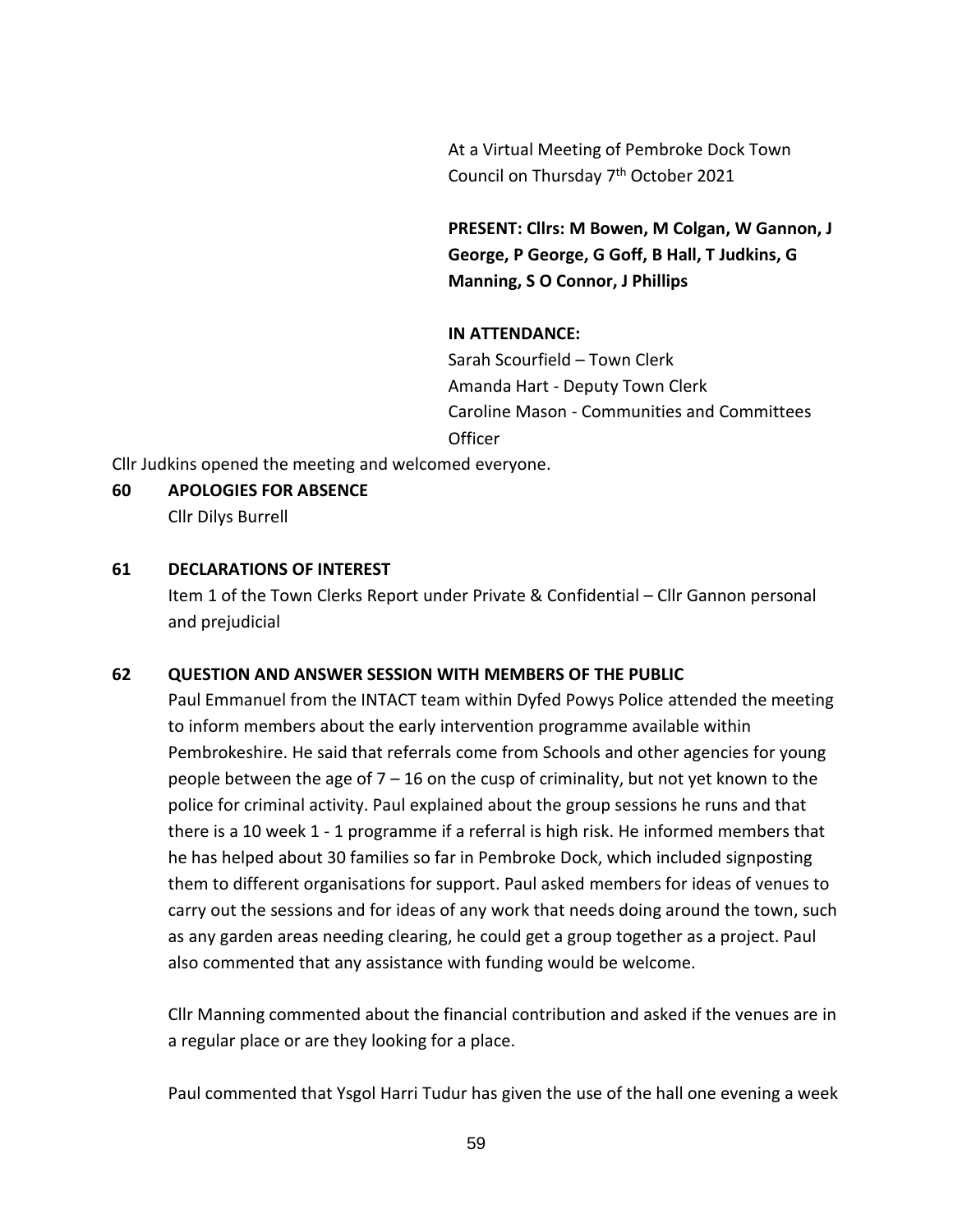for interventions after school and Tony Wilcox has offered the use of the Pembroke Dock Quins.

Members had a brief discussion about graffiti within the town and how designated areas by the Youth Club had been used for street art and is still there.

Paul commented that there may be a possibility of the children having their own wall that they could use to do their artistic work and take responsibility for it or get somebody to carry out the street art.

Members discussed the graffiti idea, and it was suggested to Paul about contacting PCC and linking with them to have an initiative for a group of the children to help clean some of the signs/ areas to remove the graffiti.

The Town Clerk thanked Paul for attending the meeting and said she would keep in touch.

# **63 TO RECEIVE AND CONFIRM THE MINUTES OF MEETING HELD ON 9TH SEPTEMBER 2021.**

**Page 49 item 45 –** Cllr Judkins gave his apologies at the last meeting as he could not attend which was recorded – the minutes also showed Cllr Judkins present.

**Page 49 item 48** – the minutes did not give the Councillors names to receive and confirm the minutes of meeting held on Thursday  $29<sup>th</sup>$  July 2021, it should have been recorded as

| It was | <b>PROPOSED by Cllr J George</b>                  |
|--------|---------------------------------------------------|
|        | <b>SECONDED by Cllr G Goff</b>                    |
|        | RESOLVED - That the Minutes of Thursday 29th July |
|        | 2021 are adopted as a true record.                |
|        |                                                   |

With the above amendments

**It was PROPOSED by Cllr Manning SECONDED by Cllr Goff RESOLVED - That the Minutes of Thursday 9 th September 2021 are adopted as a true record.**

# **64 MATTERS ARISING FROM THE MINUTES OF THURSDAY 9 th SEPTEMBER 2021. Page 57 item 56 – Community issues**

Cllr Phillips commented about the brambles and shrub area on London Road and asked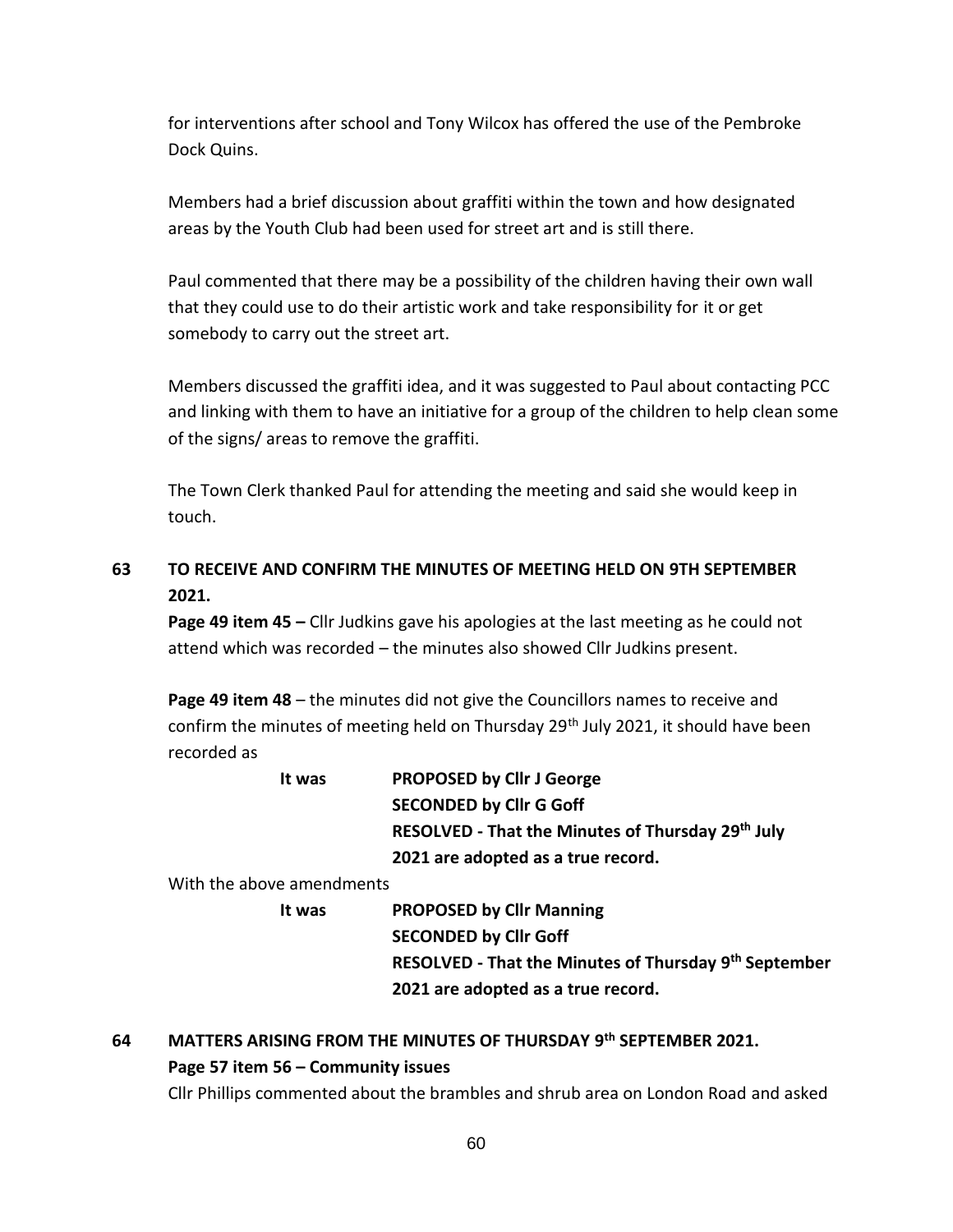if there has been any progress on the whole area being cut back.

The Town Clerk stated that she had been informed that discussions are ongoing and there will be work undertaken on that area in the future. She said there had been discussions regarding the option of having a new access into the carpark.

# **65 TO RECEIVE AND CONSIDER THE REPORT OF THE TOWN CLERK**

# **47. Boundary Commission Recommendations**

The Town Clerk confirmed that the Boundary Commission had provided the final recommendations for Town & Community Councils Electoral arrangements that will be in place as of May next year. All areas in Pembroke Dock except Market Ward will see changes which will affect the number of Councillors sat in each area. The existing numbers are

- Llanion 5 Councillors (1955 electors)
- Central 3 Councillors (1075 electors)
- Market 3 Councillors (1331 electors)
- Pennar 5 Councillors (2479 electors)

The proposed changes are

- Bush 3 Councillors (1471 electors) part of the original ward to be transferred to Central
- Central 4 Councillors (1559) boundaries will increase to include Llanion
- Market 3 Councillors (1331)
- Bufferland 3 Councillors (1216)
- Pennar 3 Councillors (1263)

Cllr Hall stated that there will be 5 County Councillors instead of 4 as there will be separate County Councillors for Pennar and Bufferland.

# **48. Grant Application**

The Town Clerk stated that the following grant applications had been received

• Pembroke Boro AFC - £1,500 They require nets to be put behind the goals to prevent the balls going into the main road which is currently a safety concern. The nets will be 8m x 8m with installation being completed by members of the team.

The Town Clerk informed members that Council has £2,754.00 left in the general donations pot for the current financial year.

Members discussed this application and agreed it is a safety concern as the ball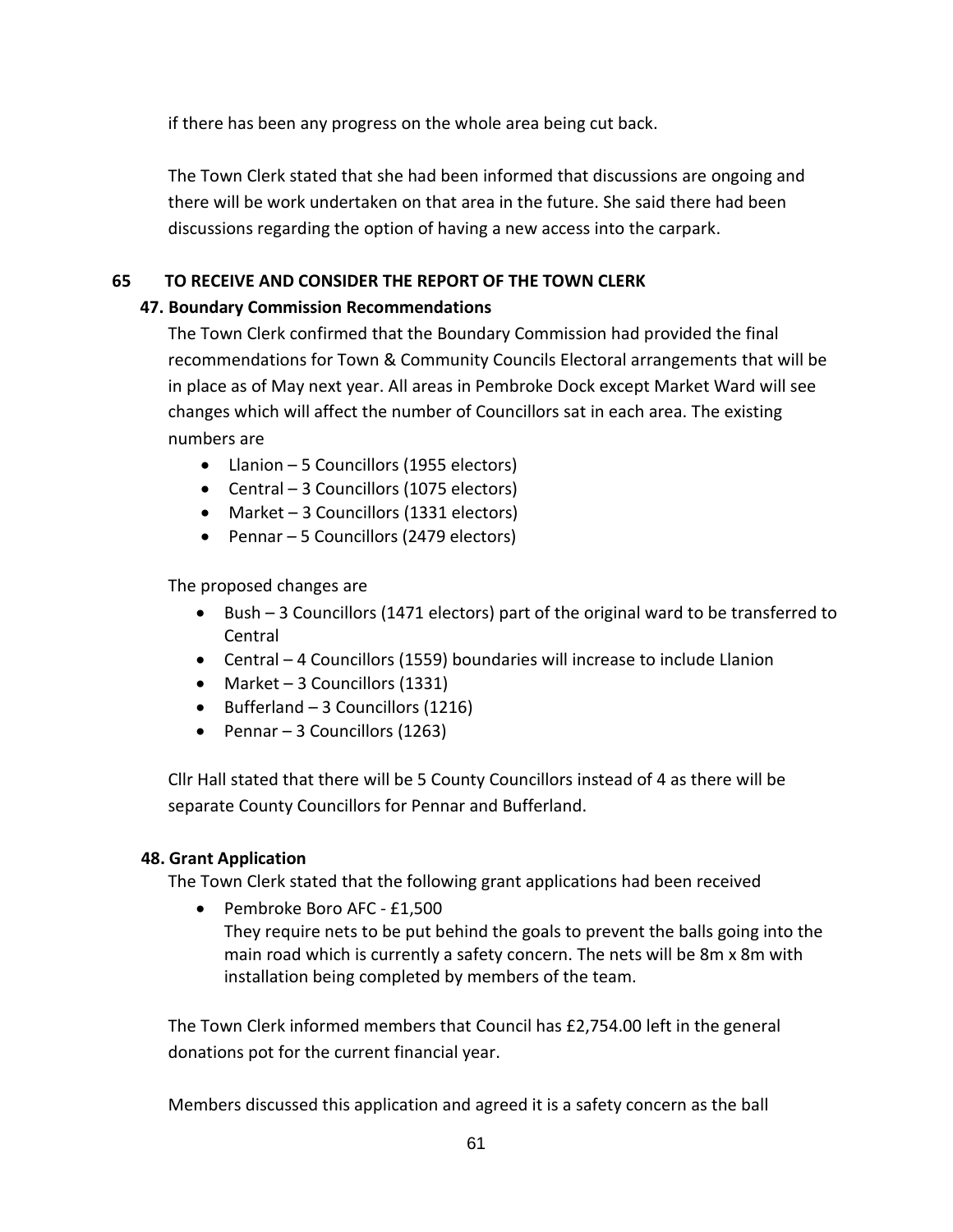# lands on Charles Thomas Avenue Road and can bounce down onto the main road. It was PROPOSED by Cllr Phillips SECONDED by Cllr Colgan To grant the sum of £1,500

Cllr O Connor commented about giving them a contribution towards the nets as the club has some funds already in reserves.

> It was PROPOSED by Cllr O Connor SECONDED by Cllr Bowen To grant the sum of £750.00

A Vote was taken for the proposal of £1,500, 3 for and 5 against

A Vote was taken for the proposal of £750.00 6 for

# **RESOLVED – That Pembroke Dock Town Council awarded Pembroke Boro AFC a grant of £750.00 towards the costs of the nets.**

• 3 rd Pembroke Sea Scouts - £905.00 The Town Clerk stated that they were looking for funding to purchase camping equipment to enhance the groups camping experience. Items they wish to purchase- three-way powered fridge (mains, gas and 12v), 2Kw Portable Generator and portable shower and tent x 2

Members discussed this application and were concerned that the 3<sup>rd</sup> Pembroke Sea Scouts had requested £905.00 and they already have a large sum of money in their account.

> **It was PROPOSED by Cllr O Connor SECONDED by Cllr Bowen RESOLVED – That Pembroke Dock Town Council does not award the 3 rd Pembroke Sea Scouts the requested amount of £905.00**

**A Vote was taken, 7 for and agreed not to award the grant.**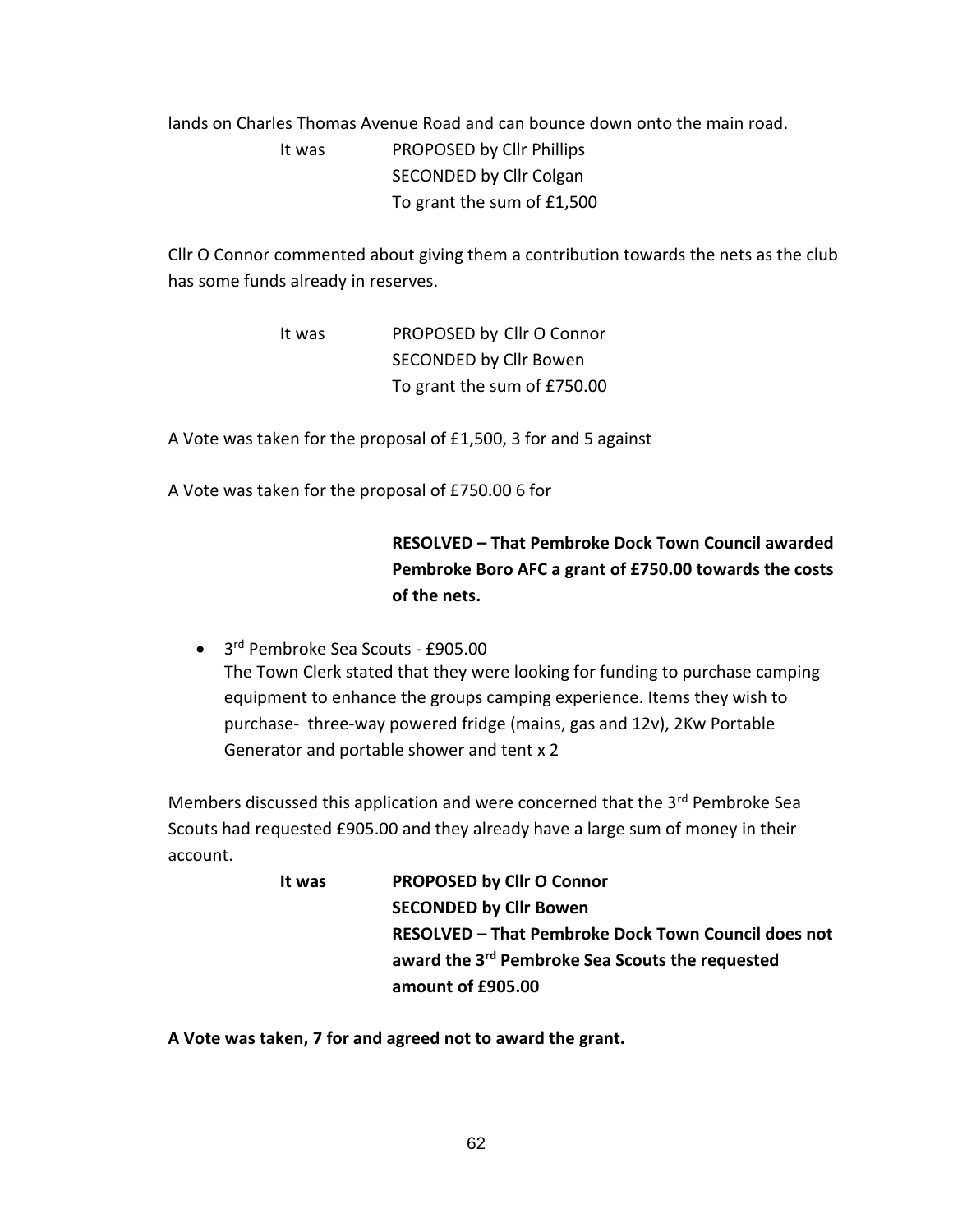The Town Clerk stated that the Men's Shed application had been put on hold as they are sourcing further information from initiative being supplied by Pembrokeshire County Council.

#### **49. Extraordinary Meeting – Pater Hall Community Trust**

The Town Clerk stated that she had information for members to discuss in relation to The Pater Hall Community Trust, she suggested to members for an extraordinary meeting to be held on Thursday 28<sup>th</sup> October 2021 at 6.30pm.

## **All members agreed**

## **50. Pennar 10k Fun Run**

 The Town Clerk stated that Phil Lynch had been busy arranging for a Pennar 10k Fun Run to raise money for charity, she said that the event will be taking place on Sunday 28<sup>th</sup> November with runners going from St Patricks Play Area down to Pennar Point and back x 3 to make the 10k.

The Town Clerk stated that as this was a local event, and the Town Council had been asked if they would insure the event.

# **All members agreed**

# **51. Argyle Surgery Meeting attendance**

The Town Clerk stated that she had been contacted by the manager at Argyle Surgery with regards to attending a meeting of the Town Council. She said it has been stated that there are some changed and a meeting with Simon Hart is due to take place within the surgery over the coming months. The Town Clerk stated that it was felt that it would be beneficial to allow for the changes and meetings with Simon Hart to take place before speaking with Council members. The attendance has therefore been scheduled for 13<sup>th</sup> January 2022.

# **52. IPRW Recommendations Annual Report and Grouping Update**

The Town Clerk stated that following on from discussions at the last meeting she confirmed to members that there had been a change in the groupings for payment as recommended by IPRW. She informed members that PDTC is not affected.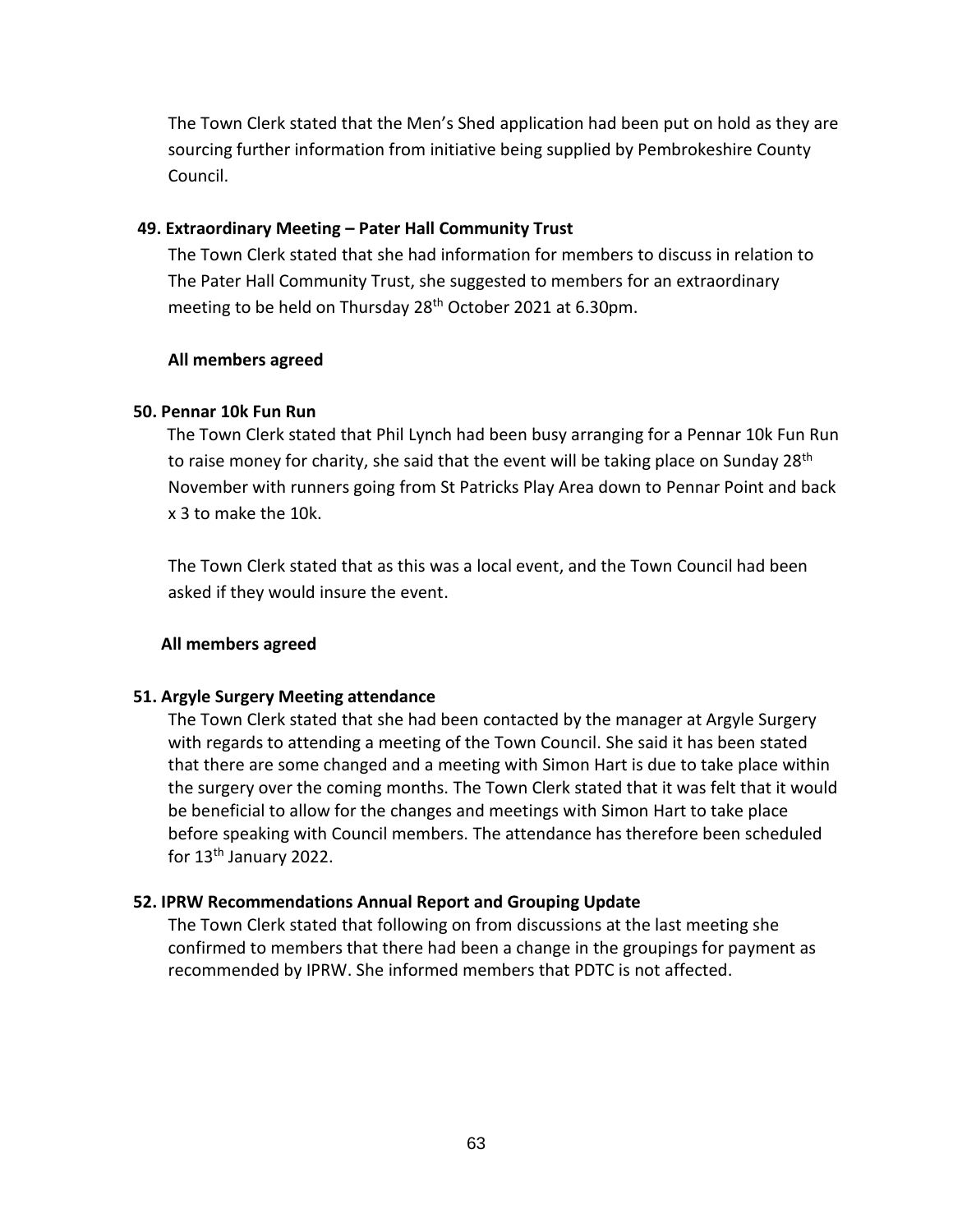#### **53. Budget 2022/2023**

The Town Clerk stated that the Finance Committee has been reviewing the draft budget below and made the following proposals for members consideration.

**Actual** 

|      |                                         | Actual |                |       |                |
|------|-----------------------------------------|--------|----------------|-------|----------------|
| 101  | <b>Administration</b>                   | year   | <b>Current</b> | 22/23 | <b>EMR</b>     |
| 1102 | <b>Internal Audit Fees</b>              | 118    | 150            | 150   | 0              |
| 1103 | Insurance                               | 2782   | 2500           | 2800  | 0              |
| 1104 | Legal Fees                              | 0      | 2000           | 2000  | $\mathbf 0$    |
| 1105 | <b>Computer Support</b>                 | 50     | 100            | 100   | $\mathbf 0$    |
| 1106 | Telephone                               | 252    | 650            | 600   | 0              |
| 1107 | Travel & Subsistence - staff            | 0      | 250            | 250   | 0              |
| 1108 | <b>External Audit</b>                   | 0      | 500            | 500   | 0              |
| 1109 | Postage                                 | 99     | 200            | 200   | 0              |
| 1110 | Office Equipment                        | 1899   | 1000           | 500   | 0              |
| 1111 | <b>Printing &amp; Print Consumables</b> | 162    | 500            | 500   | 0              |
| 1113 | Stationery                              | 138    | 500            | 500   | 0              |
| 1114 | Training $-$ staff                      | 165    | 1500           | 1000  | 0              |
| 1115 | <b>Membership Fees</b>                  | 2199   | 2300           | 2300  | $\overline{0}$ |
| 1117 | Website & Cloud Storage Fees            | 161    | 0              | 400   | 1500           |
| 1118 | Training – Members                      | 120    | 800            | 800   | 0              |
| 1120 | <b>Online Meeting Fees</b>              |        |                | 150   | 0              |
|      |                                         | 8145   | 12950          | 12750 | 1500           |
|      |                                         |        |                |       |                |

The Town Clerk stated that there was a new code proposed – 1120 – Online Meeting Fees, she said that this will pay for the fees for our online meetings with Zoom.

#### **All members agreed**

| 102  | <b>Salaries</b>          |             |            |       |          |
|------|--------------------------|-------------|------------|-------|----------|
| 1201 | Salaries                 | 27654 60000 |            | 60000 | $\Omega$ |
|      | 1205 Employers NI – PDTC | 1984        | 6000       | 6000  | $\Omega$ |
| 1206 | Pensions                 |             | 7217 17200 | 17200 | $\Omega$ |

The Town Clerk stated that there were no proposed changes to this section of the budget

## **All members agreed**

| 103  | <b>Members' Expenses</b>         |   |      |      |   |
|------|----------------------------------|---|------|------|---|
| 1301 | Mayor's Allowance                | 0 | 1500 | 1500 | 0 |
| 1302 | Deputy Mayor's Allowance         | 0 | 500  | 500  | 0 |
| 1304 | <b>Official Entertainment</b>    | 0 | 500  | 500  | 0 |
| 1305 | <b>Councillor Allowance</b>      | 0 | 2400 | 2400 | 0 |
| 1306 | Travel & Subsistence - Members   | 0 | 500  | 500  | 0 |
| 1307 | <b>Committee Chair Allowance</b> | 0 | 1500 | 1500 | 0 |
|      |                                  | 0 | 6900 | 6900 | 0 |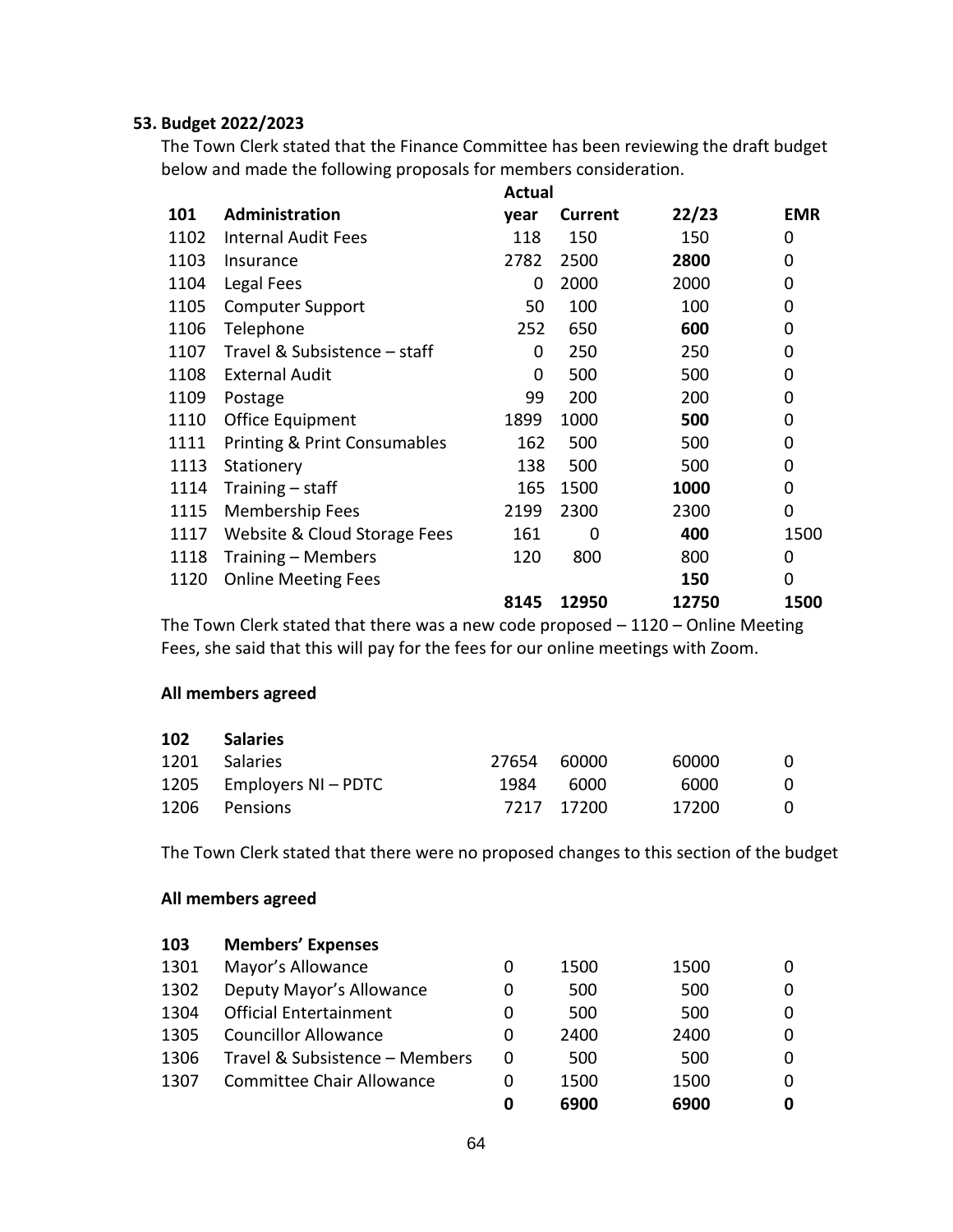The Town Clerk stated there were no proposed changes to this section of the budget

#### **All members agreed**

| 104  | <b>Office Expenses</b>          |       |             |       |      |
|------|---------------------------------|-------|-------------|-------|------|
| 1401 | <b>General Rates</b>            | 2943  | 3000        | 3000  | 0    |
| 1405 | Utilities - Electricity         | 251   | 900         | 500   | 0    |
| 1406 | Utilities – Gas                 | 298   | 1500        | 1000  | 0    |
| 1407 | Utilities – Water               | 0     | 500         | 500   | 0    |
| 1409 | PWLB - Loan Repayments          | 45494 | 4815        | 0     | 0    |
| 1410 | 28 Dimond St Maintenance        | 105   | 1500        | 1500  | 1500 |
| 1411 | 28 Dimond St Refurbishment      | 18707 | $\Omega$    | 10000 | 1730 |
| 1412 | <b>Office Cleaning</b>          | 239   | 400         | 300   | 0    |
| 1413 | Alarm servicing and maintenance |       |             | 170   | 0    |
|      |                                 |       | 68037 12615 | 16970 | 3230 |

The Town Clerk stated that there is a new code proposed – 1413 – Alarm serving and maintenance this is for the annual contact for security and fire alarms

#### **All members agreed**

| 105  | <b>Town Decoration &amp; Improvement</b> |       |       |          |          |
|------|------------------------------------------|-------|-------|----------|----------|
| 1501 | Christmas Lighting                       | 4430  | 18000 | 18000    | 0        |
| 1502 | Utilities - Mem Lamp & Pump Ho           | 217   | 200   | 500      | 0        |
| 1503 | Maintenance Centenary Lamp               | 0     | 300   | 300      | 600      |
| 1505 | <b>Maintenance Pump House</b>            | 0     | 300   | 300      | 600      |
| 1507 | <b>Floral Baskets</b>                    | 6333  | 8500  | 8500     | 0        |
| 1508 | Memorial Park Costs/ Equipment           | 32    | 5000  | 5000     | 7000     |
| 1511 | <b>Street Cleaning</b>                   | 7855  | 15000 | 9000     | 9000     |
| 1512 | Grounds Maintenance – St Patricks        | 0     | 1200  | 1200     | 1200     |
| 1514 | Maintenance of West Llanion Pill         | 0     | 1200  | $\Omega$ | 1200     |
| 1515 | <b>Action Plan Items</b>                 | 0     | 5000  | 5000     | $\Omega$ |
| 1516 | Town maintenance sundries                |       |       | 1000     | 0        |
|      |                                          | 18867 | 54700 | 48800    | 19600    |

The Town Clerk stated that there is a new proposed code – 1516 – Town Maintenance Sundries. She said that this will allow for the purchase of items required by our street cleaner where there is no other set budget.

## **All members agreed**

| 106 | <b>Donations</b> |            |       |  |
|-----|------------------|------------|-------|--|
|     | 1601 Donations   | 7246 10000 | 10000 |  |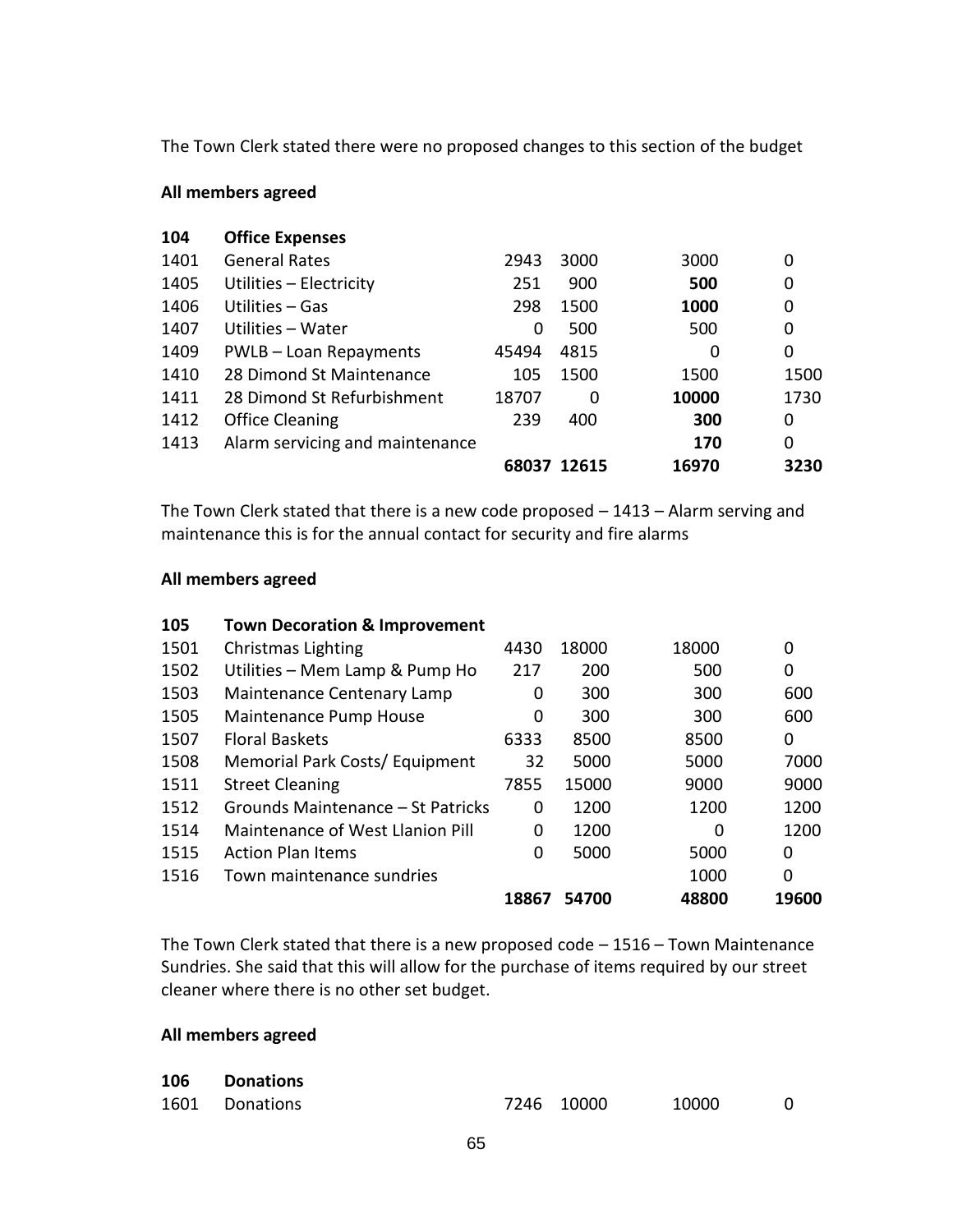| 1603 | <b>Pater Hall Community Trust</b> | 0     | 0           | 10000 | 6000 |
|------|-----------------------------------|-------|-------------|-------|------|
| 1609 | <b>Memorial Park</b>              | 5000  | 5000        | 5000  | 0    |
| 1616 | <b>Sunderland Trust</b>           | 6000  | 6000        | 6000  | 0    |
| 1617 | Pennar Village Green              | 1000  | 1000        | 1000  | 0    |
| 1623 | St Patricks Play Area             | 10000 | 10000       | 0     | 0    |
| 1624 | <b>Tall Ships Trust</b>           | 0     | 0           | 5000  | 0    |
| 1625 | Pennar Robins AFC                 | 0     | 0           | 4500  | 0    |
| 1626 | <b>West Wales Maritime</b>        | 0     | 0           | 5000  | 0    |
|      |                                   |       | 29246 32000 | 46500 | 6000 |

The Town Clerk stated that it was proposed that funds were allocated for the Pater Hall Trust as discussions seem to be progressing, there were two new grant allocations discussed which were Pennar Robins AFC and West Wales Maritime.

1625 – The Town Clerk stated that Pennar Robins requested the amount of 10,900 for the purchase of a new tractor and assistance with the decoration of new changing rooms. She said that members had reviewed the application and requested more information with regards to decoration of the changing rooms as it was stated they require £1,900 for the decoration and £9,000 for the new tractor. The Finance Committee recommended £4,500 was granted which was half the cost of the tractor.

The Town Clerk stated that the information received back from Pennar Robins stating that they are wanting to do a complete overhaul on the changing rooms which include new toilets, showers along with new walls and flooring. She said that she had emailed across information received from Sports Wales with regards to a fund they had available for this type of project and advised them that they apply for the fund.

1626 – The Town Clerk stated that West Wales Maritime requested the amount of £5,000 for the refurbishment for the "Charterhouse" lifeboat to its original appearance with safety railing, viewing platform and graphic displays. Members of the Finance Committee recommended £5,000 was granted.

The Town Clerk stated that she had provided the applications within members papers and when reading the documentation supporting this application noted that they don't receive agreed funding of £11,500 for the protective structure until it has been completed. She said they also state within the letter that they have a shortfall of £8,500 after the payment of £11,500 for the protective structure.

| 107  | <b>Miscellaneous</b>      |      |       |       |       |
|------|---------------------------|------|-------|-------|-------|
| 1701 | Flowers, Wreaths etc.     | 35   | 300   | 200   | 0     |
| 1702 | <b>Bank Charges</b>       | 27   | 100   | 100   | 0     |
| 1705 | Civic Regalia             |      |       | 0     | 4300  |
| 1706 | <b>Electoral Services</b> | 9142 | 20000 | 10000 | 33700 |
|      |                           | 9204 | 20400 | 10300 | 38000 |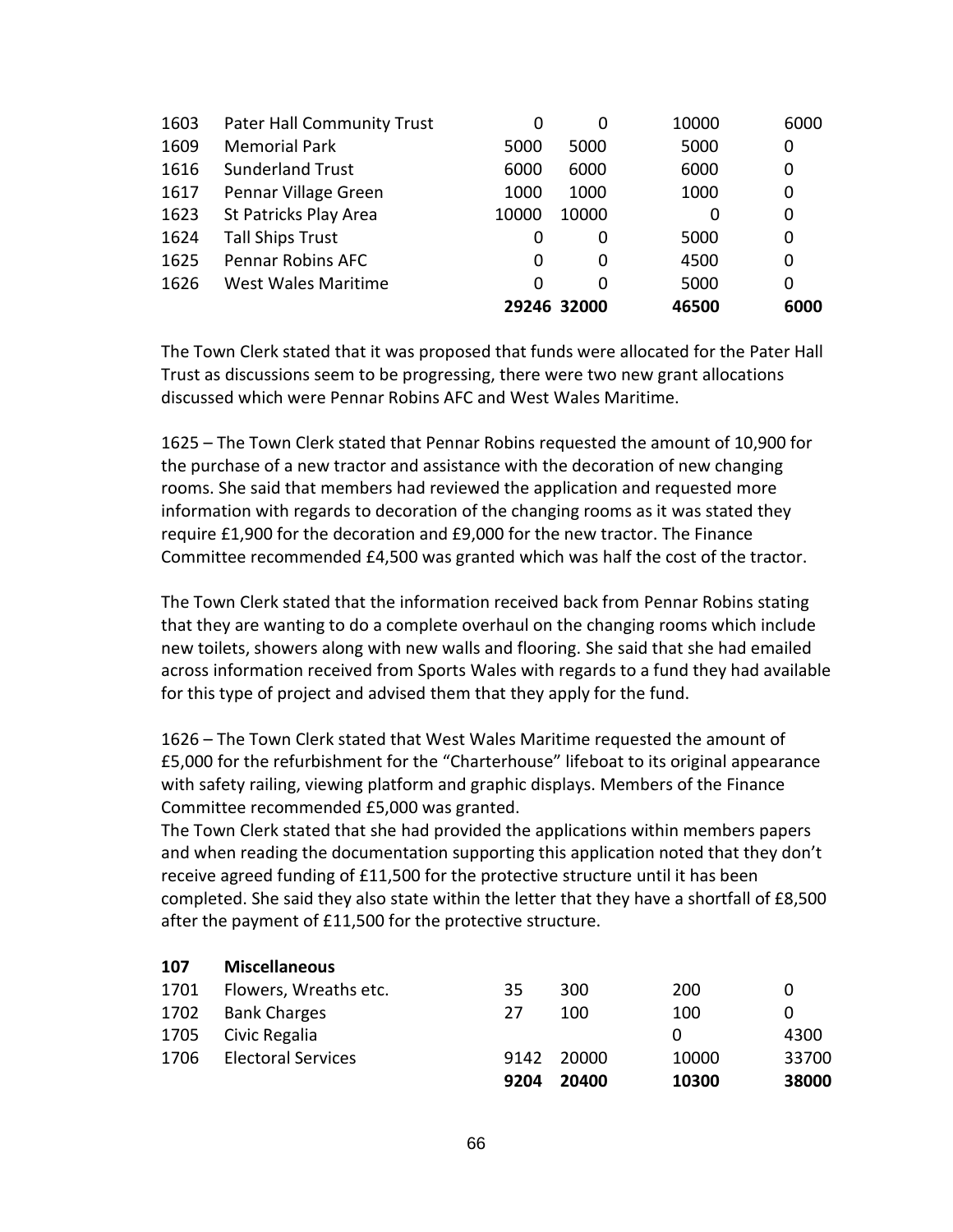Cllr O Connor commented about the Civic Regalia and the idea of the new chain being made from sustainable materials. He said this had been earmarked and if it is not used and spent, the £4,300 could be put back in and used for something else.

#### **All members agreed**

| 108  | <b>Promotion of Tourism</b> |   |      |       |      |
|------|-----------------------------|---|------|-------|------|
| 1802 | <b>Summer Events</b>        | 0 | 0    | 2000  | 0    |
| 1805 | <b>Christmas Events</b>     | 0 | 0    | 6000  | 4000 |
| 1806 | Remembrance Commemorations  | 0 | 1500 | 100   | 0    |
| 1808 | <b>Town Band Project</b>    | 0 |      | 0     | 1000 |
| 1810 | Freedom of the Town         | 0 |      | 0     | 1000 |
| 1812 | Queens Platinum Jubilee     | 0 |      | 5000  | 0    |
|      |                             | 0 | 1500 | 13100 | 6000 |

The Town Clerk commented that there was a new proposed budget code 1812 – Queens Platinum Jubilee for the upcoming celebrations. There had also been allocation of funds for Summer Events and Christmas Events, it was noted that the Quins Carnival normally ask for the amount of £2,000 so it was agreed that 1802 could be allocated for this if requested.

#### **All members agreed**

| Income      | £66,918.00 £200,765.00 £200,765.00  |  |
|-------------|-------------------------------------|--|
| Expenditure | £170.354.00 £249.365.00 £238.520.00 |  |

#### **Excess expenditure -237,755.00**

| As of 30/09/2021           |             |             |  |
|----------------------------|-------------|-------------|--|
| <b>Bank Account totals</b> | £172,862.64 |             |  |
| Funds still owing          | £ 66,921.00 |             |  |
| Still to spend on budget   |             | £146,935    |  |
| Refurbishment spend        |             | £ 24,000    |  |
| <b>Business Reserve</b>    |             | £ 50,191.25 |  |
|                            |             |             |  |
| <b>Totals</b>              | £239,783.64 | £221,126.25 |  |
|                            |             |             |  |
|                            |             |             |  |
| Surplus reserve            | £ 18,657.39 |             |  |
| 22/23 Budget Shortfall     |             | £ 37,755.00 |  |
|                            |             |             |  |
| Total required for 22/23   |             | £19,097.61  |  |
| budget                     |             |             |  |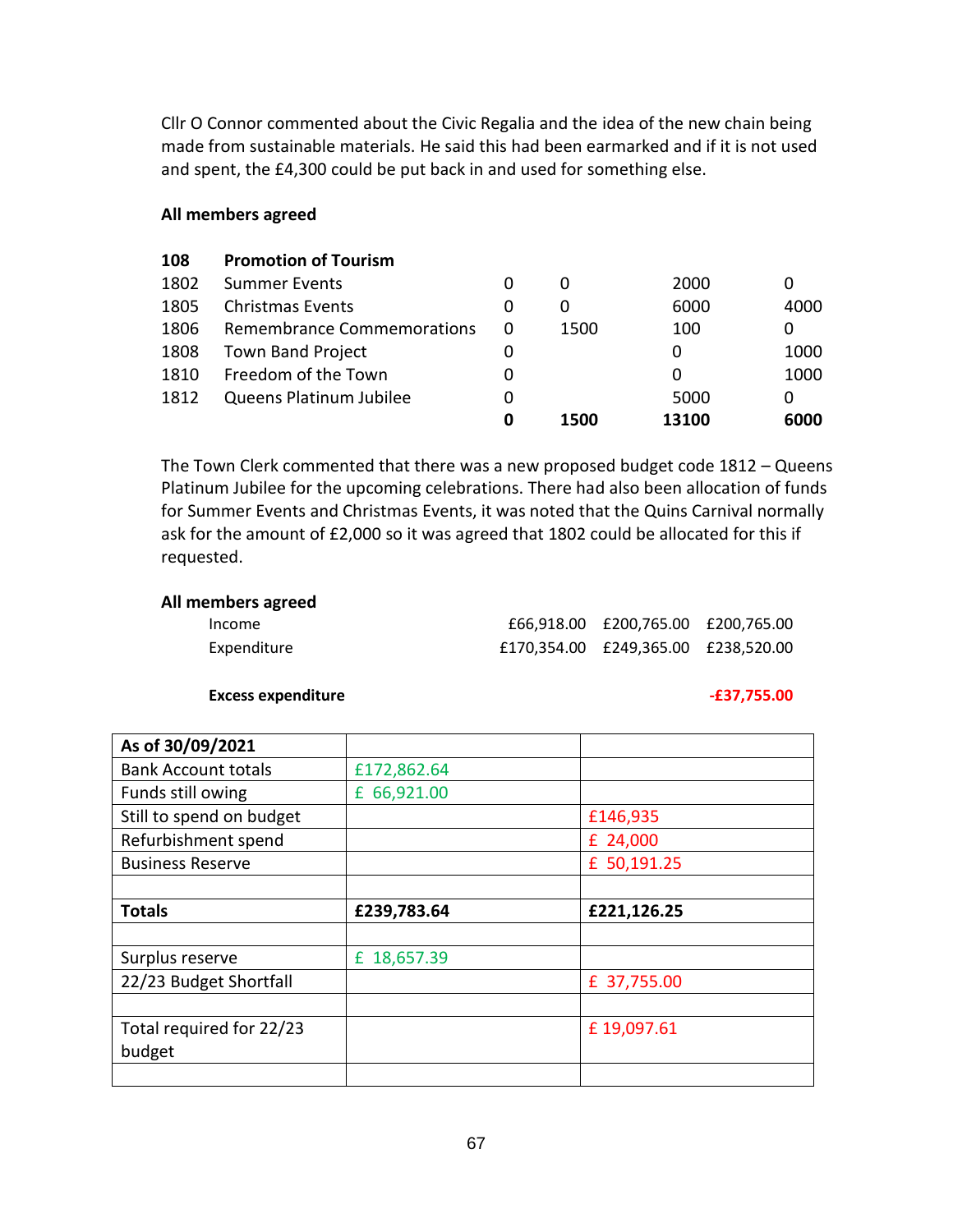| <b>Recommended precept</b> | £220,000.00 |  |
|----------------------------|-------------|--|
| reguest                    |             |  |

Members discussed the recommended precept request and were concerned at the increase and the impact it would have on the community if the Council Tax increased. Members agreed to look at areas that can be reduced so the precept is more in line with the current year and were asked to contact the Chair of Finance through the Town Clerk with comments and guidelines on areas that could be reduced.

# **All members agreed**

**66. TO RECEIVE AND CONSIDER THE SUPPLEMENTARY REPORT OF THE TOWN CLERK** There was no supplementary report.

# **67. ANY OTHER ITEMS WHICH THE MAJOR DECIDES ARE URGENT**

There were no other items which are urgent.

# **68. TO RECEIVE A REPORT FROM TOWN COUNCIL REPRESENTATIVES SERVING ON OUTSIDE BODIES**

Cllr O Connor updated members about the Argyle Street Patients Participants Group and informed members that it was a suggestion from the Chair and the Manager that they wanted the group to finish because they haven't been meeting during COVID. He said that the members were not happy and that the group will be relaunched when they can start meeting again. Cllr O Connor commented they are having issues and that a no. of complaints had been received, and that some patients had contacted the MP.

# **69. TO RECEIVE AND CONSIDER THE FINANCIAL REPORTS ACCOUNTS FOR PAYMENT**

| <b>Date</b> | <b>Description</b>            | <b>Amount</b> |
|-------------|-------------------------------|---------------|
| 02.09.2021  | P A Lynch                     | £1,500.00     |
| 02.09.2021  | Post office - postage         | £19.12        |
| 03.09.2021  | <b>British Gas</b>            | £16.38        |
| 07.09.2021  | Euroffice                     | £43.70        |
| 08.09.2021  | Marc Jones - window cleaning  | £40.00        |
| 08.09.2021  | Google                        | £5.77         |
| 13.09.2021  | 1 & 1 internet                | £6.00         |
| 16.09.2021  | Royal British Legion - Statue | £200.00       |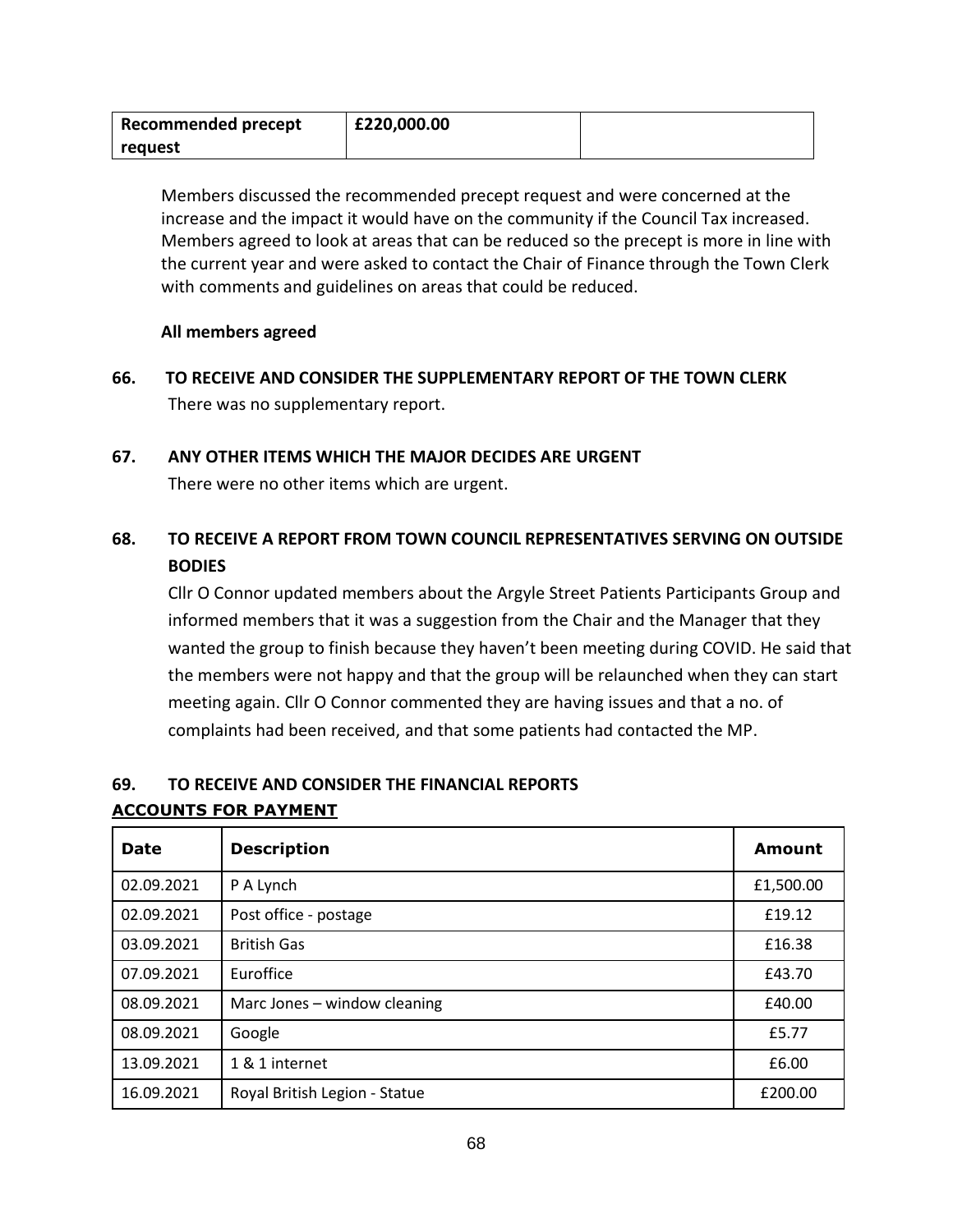| 20.09.2021 | SWALEC - Albion square  | £37.10 |
|------------|-------------------------|--------|
| 22.09.2021 | Travel expenses         | £24.80 |
| 23.09.2021 | <b>Bank charges</b>     | £6.50  |
| 24.09.2021 | Postage - Poppy letters | £41.58 |
| 24.09.2021 | SWALEC - Old Pump House | £60.81 |
| 24.09.2021 | Welsh Water             | £75.48 |
| 24.09.2021 | Wilko                   | £24.00 |
| 27.09.2021 | <b>British Gas</b>      | £37.98 |
| 27.09.2021 | Zoom                    | £14.39 |
|            |                         |        |

# **PAYMENTS PREVIOUSLY AGREED** e.g., Grants, Sec 137 payments, allowances

| <b>Date</b> | <b>Description</b>                     | <b>Amount</b> |
|-------------|----------------------------------------|---------------|
| 09.09.2021  | Neil Griffiths - Chimney stack removal | £4,500.00     |
| 10.09.2021  | PDTC Grant - Pennar Robins AFC         | £1,270.00     |
| 10.09.2021  | Glow Green Ltd                         | £1,628.25     |

## **ACCOUNT RECEIPTS**

| <b>Date</b> | <b>Description</b>        | Amount    |
|-------------|---------------------------|-----------|
| 02.09.2021  | Interest                  | £1.04     |
| 07.09.2021  | <b>HRMC VAT</b>           | £1,719.58 |
| 15.09.2021  | <b>British Gas refund</b> | £42.38    |
| 16.09.2021  | Donation returned         | £50.00    |

## **SALARIES AND WAGES**

| 06.09.2021– 05.10.2021  | <b>Salaries</b> | $E$ 3,777.68 |
|-------------------------|-----------------|--------------|
| 06.09.2020 - 05.10.2021 | Tax & NI        | E 862.15     |
| 06.09.2020 - 05.10.2021 | Pensions        | E 2,995.31   |

#### **ACCOUNT BALANCES**

| 30.09.2021 | <b>HSBC Business Account</b> | £ 54,870.59  |
|------------|------------------------------|--------------|
| 30.09.2021 | <b>HSBC Premium Account</b>  | £ 117,992.05 |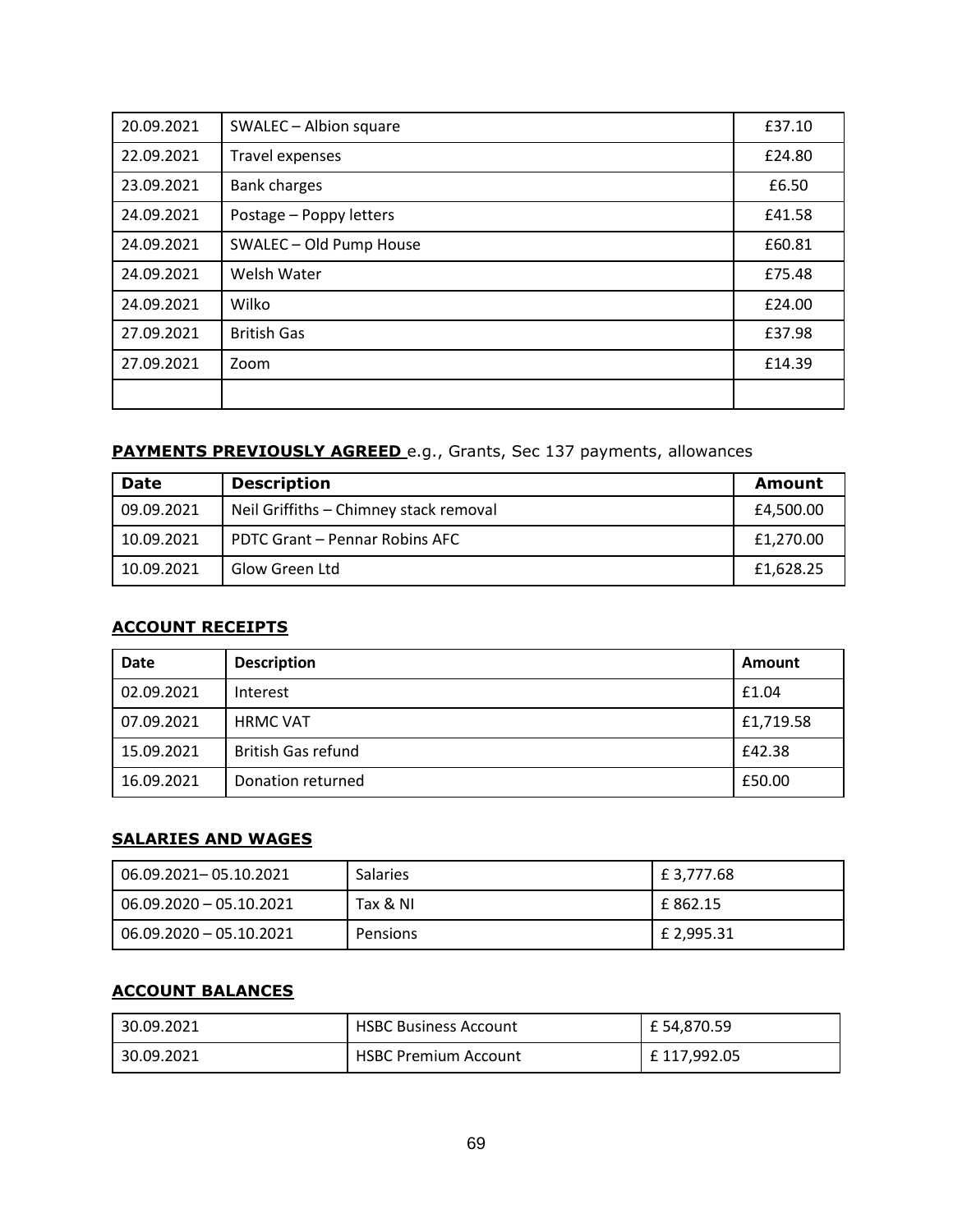**It was PROPOSED by Cllr Manning SECONDED by Cllr J George RESOLVED: That Pembroke Dock Town Council approve payments of the above Payments, Receipts, Salaries and Wages.**

#### **70. AGENDA ITEMS FOR THE NEXT MEETING**

There were no agenda items suggested for the next meeting

## **71. COMMUNITY ISSUES**

Cllr Bowen commented about PATCH and informed members that the food bank had run out of food, she said that donations were down by 60 – 70% and that PATCH deliver 6 -10 deliveries a day to families within Pembroke Dock and it is unthinkable to think a food bank had no food. Cllr Bowen commented that she would like to do some sort of emergency fund for them and have discussions how Council can help them in the future.

Cllr Phillips commented that she agreed with Cllr Bowen, she said that the selves are bare and families can't have the same amounts. Cllr Phillips proposed a donation for Christmas of £250.00

Cllr Hall commented that the supermarkets have not got the spare food as their shelves are often empty waiting for deliveries. He said that Bethel food bank is open on Thursday's and is very successful but not a lot of people are aware of this service in Pembroke Dock.

Cllr O Connor commented that the donations from the supermarkets are from the customers. He said that Ysgol Harri Tudur has also highlighted the shortage of food at the food bank and PATCH is their Charity of the month. Cllr O Connor suggested that someone from PATCH is invited to a future meeting to see how the Town Council can support them and the community.

Cllr Goff commented that the supermarkets do give direct to PATCH/ Trussell Trust and FRAME. He said any food that is not used the night before is donated direct to them, and he agreed that PATCH should be invited to the next meeting.

The Town Clerk stated that this item will need to be on the agenda for the next meeting as any donations need to legally have 3 days clear notice of how it can be spent. She confirmed with members that she will invite PATCH to a future meeting.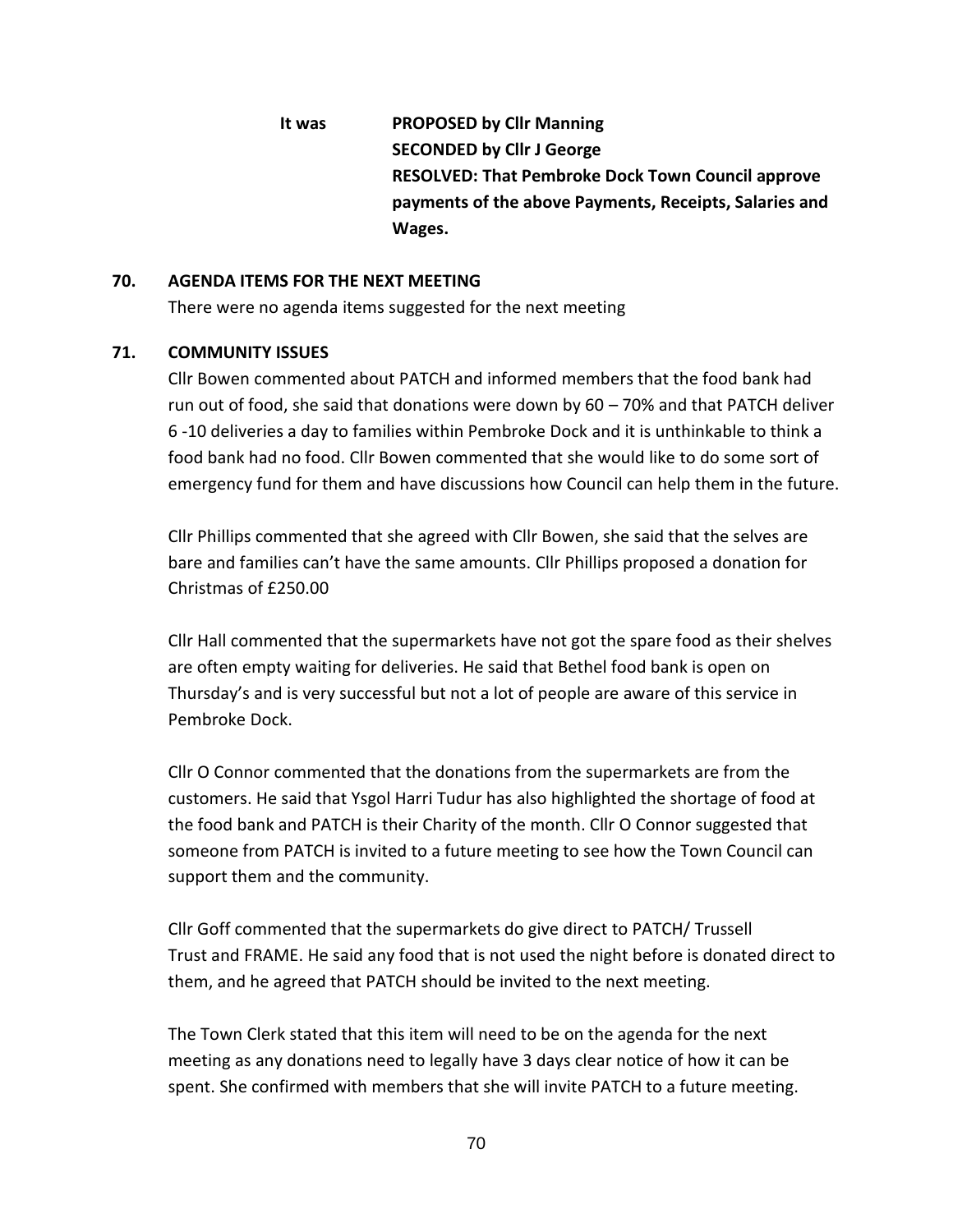### **All members agreed**

Cllr Goff commented that he was hoping to speak to one of the Llanion Ward Cllrs, as there is any issue in East Dimond Street with a lady having a plant growing through her wall. He asked if one of the Cllrs could contact her and the Council to have a look and help sort it out.

Cllr Manning commented about the double parking in Meyrick Street and asked if it is possible to highlight it with the Police and Enforcement as it is becoming a problem. The Town Clerk stated that she would highlight it with them.

Cllr Goff suggested phoning PCC and speaking to Parking and Enforcement and it will be dealt with quickly.

Cllr Hall commented about London Road and how there are three vehicles parked on the pavement and that there is not enough room for push chairs and blocking people getting through. He asked the Town Clerk if she could also highlight this with the Police and Enforcement.

# **72. MAYOR'S REPORT**

No report

# **73. VOTE TO MOVE INTO PRIVATE & CONFIDENTIAL**

**It was PROPOSED by Cllr Goff SECONDED by Cllr Manning RESOLVED: That the press and public be excluded from The meeting under the Public Bodies (Admission to Meetings) Act 1960 due to legal privilege and disclosure of personal details.**